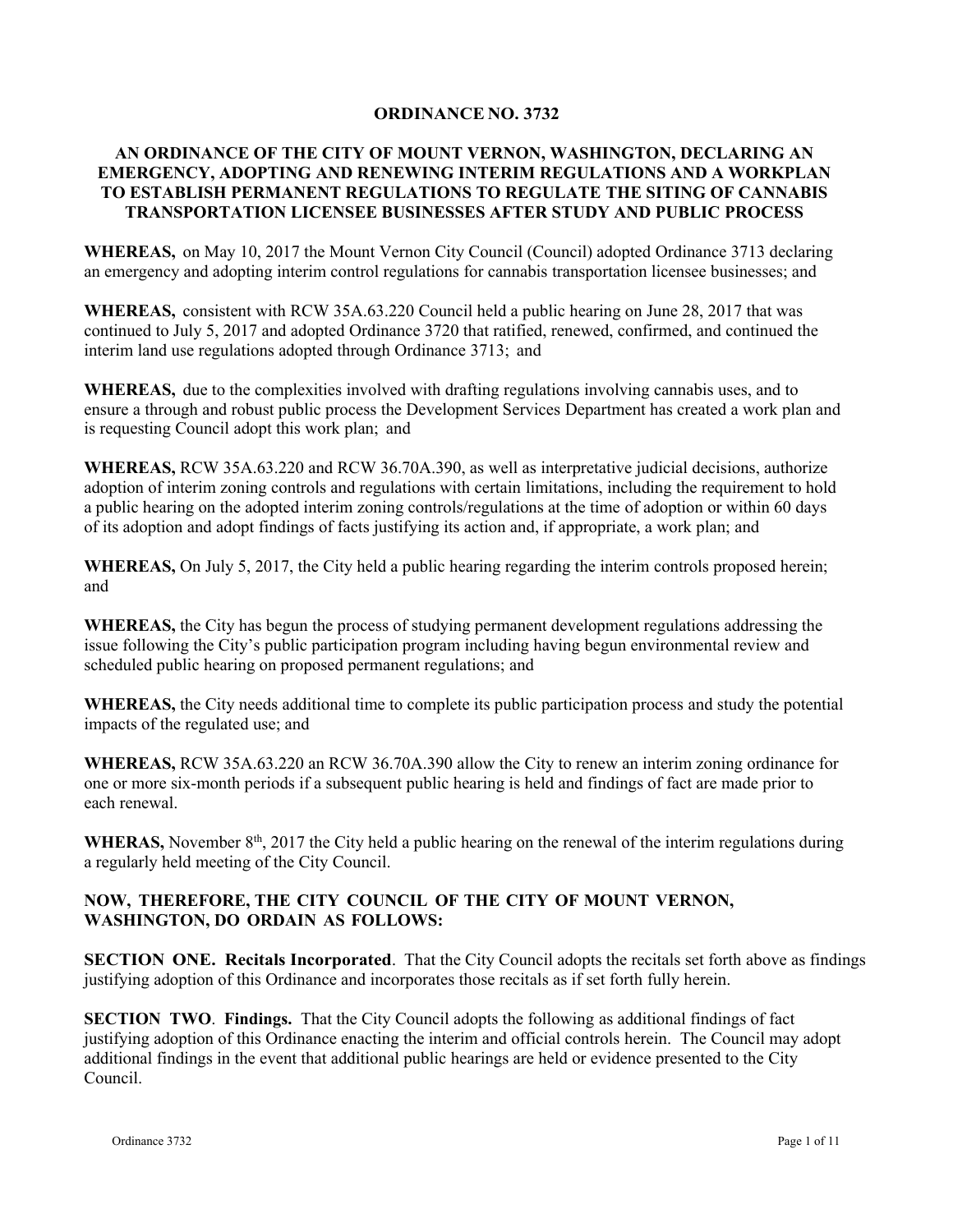- 1. RCW 35A.63.220 and RCW 36.70A.390 authorize cities to adopt interim zoning and interim official controls to preserve the public safety, health, welfare, economic vitality and continued economic growth of the City while new plans and regulations are considered and prepared and to hold a public hearing at the time of adoption or within 60 days of the commencement of the interim zoning and interim official controls. The City adopted such an emergency ordinance on May 10, 2017 by adoption of Ordinance 3713 and has held public hearings on its continuance within 60 days on June 28, 2017 that was continued to July 5, 2017. The City has not completed its study of the issue and needs more time to consider and prepare new plans and regulations regarding cannabis transportation licensee businesses; and
- 2. The City Council ratifies and re-adopts all findings of fact previously adopted within Ordinances 3713 and 3720 in their entirety (including recitals therein) justifying that: i) an emergency exists and ii) the continuance of interim controls regulating cannabis transportation licensee businesses is justified until the City can fully study the issue and that permanent development regulations be adopted through the City's normal process; and
- 3. That without the continuance of interim controls set forth herein, there is great potential that unregulated cannabis transportation licensee businesses could be sited or allowed to operate in an unregulated manner resulting in well recognized adverse direct and secondary impacts including but not limited to: foul odors and having cannabis businesses operating within or near existing residential neighbors or other areas frequented by families and children; and
- 4. As set forth in its findings adopted in Ordinance 3713 which are hereby incorporated in this Ordinance, the City Council affirms that, pending completion of permanent development regulations pertaining to cannabis transportation licensee businesses and the adoption of permanent zoning and permitting regulations, that cannabis transportation licensee businesses without regulation tailored to public safety, health, and welfare issues has and will continue to cause direct, secondary, and cumulative negative impacts in the community. Specifically, staff has reported to Council and Council finds unregulated cannabis transportation licensee businesses have the potential to generate direct and secondary impacts including but not limited to: i) higher and more violent crime rates including burglary and armed robbery due to the high monetary value placed upon marijuana and predominately cash only business models, ii) potential for disruptive federal police enforcement activities including lawful searches and uses of force, iii) odor, iv) secondary smoke, v) fire and explosion risk, vi) an influx of traffic trips and pedestrian activity during unusual hours, vii) greater security issues associated with such activities; and
- 5. That full public participation and thorough study of the cannabis transportation licensee businesses impacts in the community have not been completed and are ongoing; and
- 6. That in the absence of adoption of this ordinance current city regulations do not address cannabis transportation licensee businesses; and
- 7. That an emergency exists within the City, and that adoption of the proposed interim regulations herein is necessary for the immediate preservation of the public peace, health, safety, welfare, economic vitality and continued economic growth of the City until additional review has been completed and any necessary code revisions have been adopted by the City Council and is a legitimate exercise of the City's police power.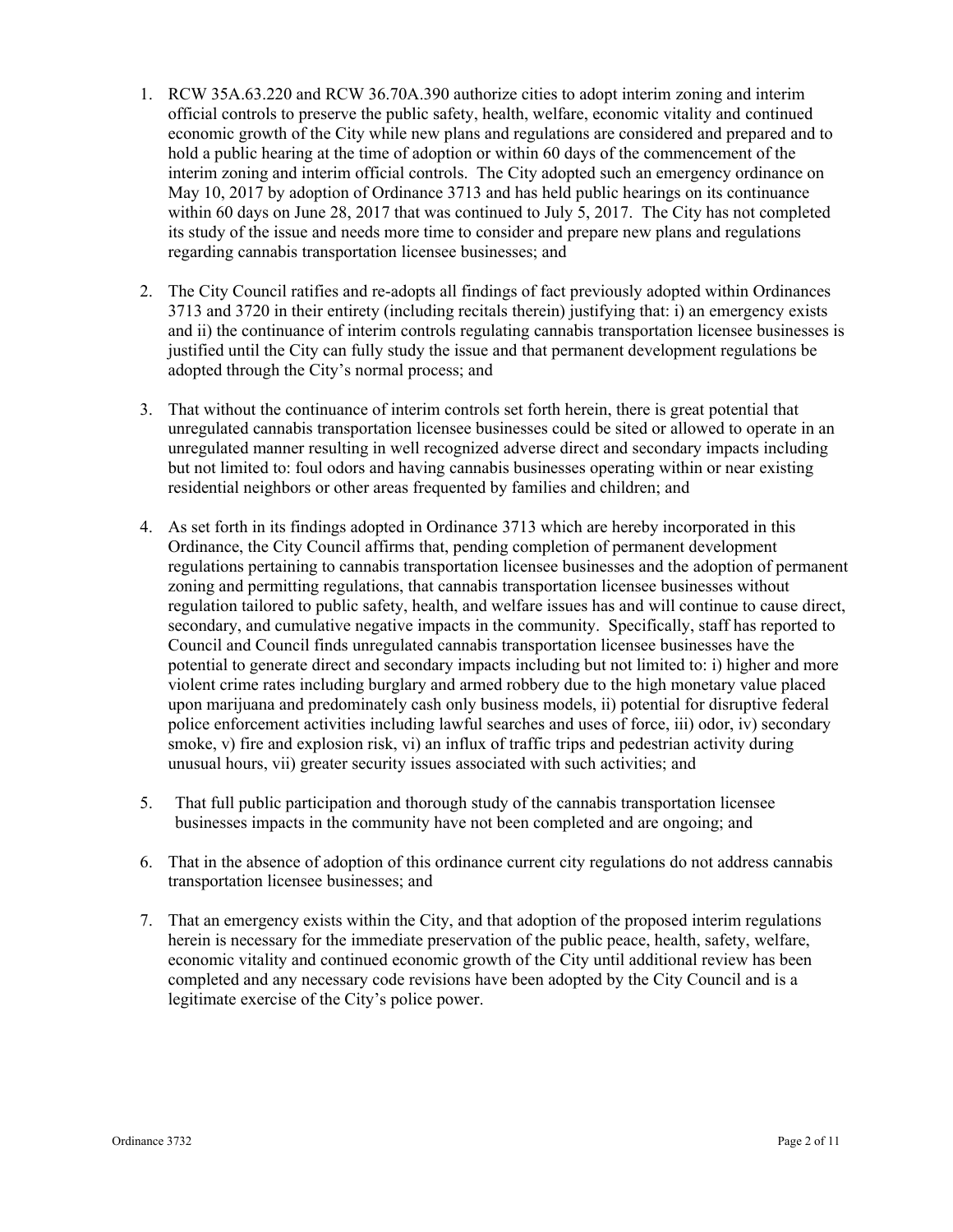**SECTION THREE.** Work Program. The City Council hereby directs that the Development Services Department continue their study of the issue of cannabis transportation licensee businesses within the City and including drafting proposed permanent regulations to be considered through the City's public participation process including allowing for public input and providing for public hearings at both the Planning Commission and City Council. Additionally, the City Council adopts the work program accompanying this Ordinance identified as **Exhibit A** and hereby incorporates this work program as if set forth fully herein.

**SECTION FOUR. Interim Regulations Adopted.** That the City Council renews and adopts the following interim land use regulations (labeled as A to C) originally adopted within Ordinance 3713:

## A. That Section 17.56.020 of the Mount Vernon Municipal Code is hereby amended to read as follows:

### 17.56.020 Permitted uses.

Permitted primary uses in the C-L district include:

- A. Commercial Uses.
	- Retail stores:  $\mathbf{1}$ .
	- $2.$ Personal services:
	- Offices, banks, and financial institutions;  $3<sub>1</sub>$
	- Hotels, motels and lodging houses; 4.
	- Eating and drinking establishments; 5.
	- Theaters, bowling alleys, skating rinks, and other entertainment uses: 6.
	- 7. Laundry and dry cleaning pickup stations;
	- 8. Commercial or public parking garages and/or commercial or public surface parking;
	- 9. Park and ride;
	- Outside sales of operable vehicles, boats, and mobile homes or equipment; 10.
	- 11. Drive-in banks and eating establishments;
	- Gasoline service stations, automobile repair garages conducted inside a building  $12.$ and car washes;
	- 13. Day nurseries:
	- Public utility installations, excluding repair and storage facilities: 14.
	- 15. Private vocational and technical schools;
	- 16. Plumbing, electric, and carpenter shops;
	- Printing and newspaper offices; 17.
	- Publishing plants; 18.
	- Pet stores and veterinary clinics; 19.
	- 20. Upholstery and furniture repair shops;
	- 21. Farm implement sales;
	- Other commercial uses which have similar environmental influences and impacts; 22.
	- 23. Contractor's offices.
- Public and Ouasi-Public Uses. Governmental buildings, including fire and police stations, **B.** administrative offices, and public recreational facilities and uses.
- C. Industrial Uses.
	- 1. Administrative, insurance, and research facilities;
	- 2. Experimental or testing laboratories;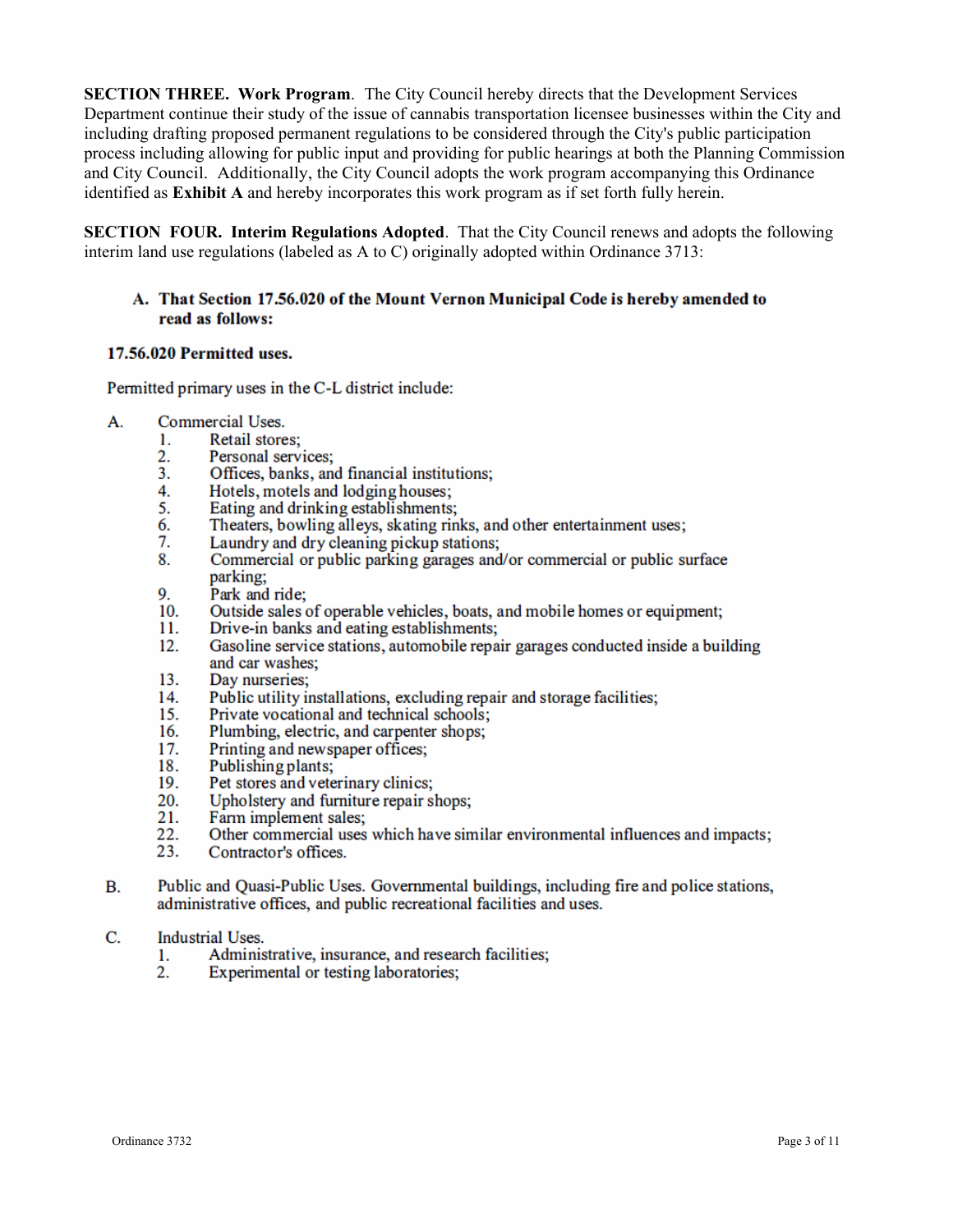- 3. Manufacturing of electric or electronic instruments and devices;
- 4. Manufacturing, assembly or packaging of products from previously prepared materials:
- 5. Warehouses and distribution and wholesale users:
- 6. Manufacturing and assembly;
- 7. Other industrial uses which have similar environmental influences and impacts.
- D. Public works facilities.
- Е. Residential uses that received required permits from Skagit County and/or the city of Mount Vernon existing as of February 15, 2005 (the date of annexation), may expand their existing residential uses without having to obtain an expansion of a nonconforming use permit or a variance. However, all residential building and/or site expansions/improvements shall be limited to the lot of record on which the residential use was originally permitted on, and they shall also comply with the development standards outlined within Chapter 17.15 MVMC and all other applicable sections of the municipal code, such as the critical areas ordinance, stormwater requirements, etc.
- State-licensed recreational marijuana producers, processors, transporters and retailers F. subject to all of the following restrictions, development, and performance standards:
	- Compliance with the State regulations for recreational marijuana 1. producers, processors or retailers found in RCW 69.50 and WAC 314-55, as they are currently written or as they may be amended in the future, shall be demonstrated. In the case of a conflict between State and City Regulations the regulation that imposes the greater restriction shall prevail.
	- $\overline{2}$ . Recreational marijuana producers, processors or retailers, and transporters who store, no matter how temporarily, any marijuana, usable marijuana, marijuana concentrates, or marijuana infused products on premise including inside vehicles stored on their premise or who in any manner possesses marijuana, usable marijuana, marijuana concentrates, or marijuana infused products intended for commercial transportation except when engaged in travel directly from the shipping licensee to the receiving licensee, may not be located within one-thousand feet (1,000) of any of the following listed areas or uses. The measurement of this separation shall be taken in a straight line from the closest property line of the marijuana related use to the closest property line of the following listed uses:
		- Residentially zoned areas including the R-1, R-2, R-3, R-4, R-O, a. and residentially zoned districts within the City's Urban Growth Areas (UGAs).
		- Properties owned or under contract by a public entity such as a b. school district or the City where a future primary or secondary school or park is planned when such plans have been approved or adopted by the public entities' governing authority. Anv recreational marijuana producer, processor or retailer in existence prior to a property acquired or under contract by a public entity such as a school district or the City where a future primary or secondary school or park is planned shall constitute a pre-existing legal nonconforming use subject to Chapter 17.102 of the MVMC.
	- All marijuana uses shall be located in their entirety within a building that is: 1)  $3.$ enclosed on all sides with walls, 2) has a roof; and, 3) is constructed and erected permanently on the ground or attached to something having a permanent location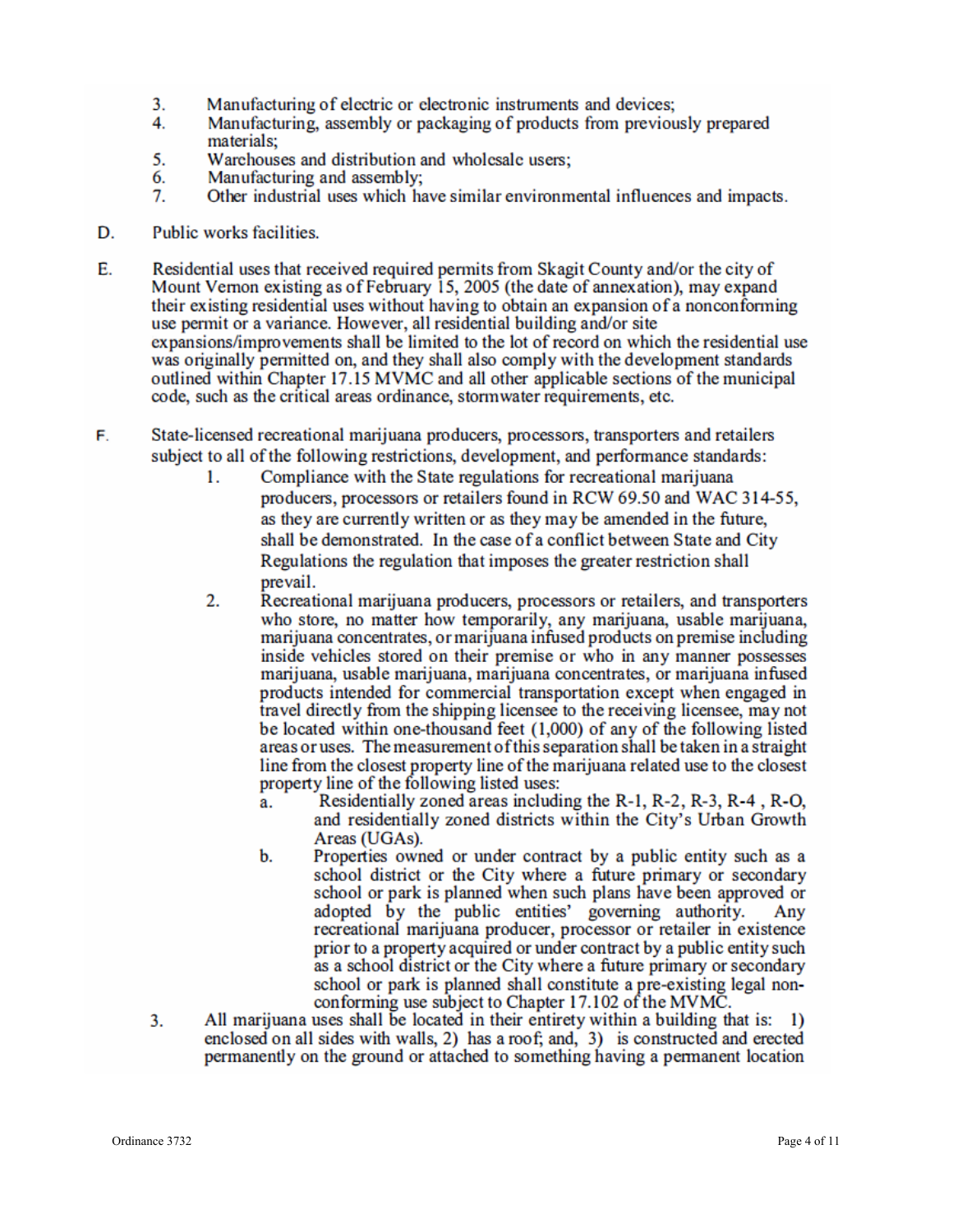on the ground. Greenhouses, temporary structures, or other structures serving a similar purpose shall not be permitted.

- $4.$ Signage shall comply with WAC 314-55 as currently written or as amended for recreational marijuana uses.
- 5. Ventilation Required. All marijuana uses shall be ventilated so that the odor of marijuana shall not be detectable from a public place, including, but not limited to: sidewalks, roads, parking lots; or from a property owned or leased by another person.
	- Marijuana uses located in buildings that have, or have the potential to have. a. other tenants shall have separate heating, cooling, and ventilation systems.
- Recreational marijuana producers and processors shall have a six (6)-foot tall chain 6. link fence installed around the perimeter of such uses. This fence shall be set back at least 10 feet from the front yard and may need to be setback in other areas to ensure vision triangles are not obstructed. Along the front yard, on the street side of the fence, street trees shall be installed 30 feet on center with low growing (less than one foot in height at maturity) shrubs and ground cover installed around the street trees. The fencing shall have slats installed.
- 7. Marijuana plants, products and paraphernalia shall not be grown or on display in any location where the plants, products or paraphernal a are visible from the public right of way or a public place.
- In no case shall a customer or patient pick up or drop off marijuana or marijuana 8. related products through a drive-through opening in a structure. This regulation is not intended to apply to the transport of marijuana products from a producer to a processor; or a processor to a retail outlet.
- 9. To determine that the requirements of this Chapter will be met, site plan review shall be conducted by the Community & Economic Development Department. The submittal requirements outlined for 'Site Plan Review' found in MVMC 14.05.210(B) shall be submitted along with the following:
	- A plan for ventilation of the marijuana use that illustrates and describes the a. ventilation systems that will be used to prevent any odor of marijuana off the premises. Such plan shall include all ventilation systems used to control the environment for the plants and describe how such systems operate with the systems preventing any odor leaving the premises. In addition this plan shall also include all ventilation systems used to mitigate noxious gases or other fumes used or created as part of the production process.
	- b. A description of all toxic, flammable, or other materials regulated by a federal, state, or local government that would have authority over the business if It was not a marijuana use, that will be used or kept at the location, the location of such materials, and how such materials will be stored.
- 10. Inspection. An inspection of the proposed marijuana related use by the City shall be required prior to opening such a use. Such inspection shall occur after the premises are ready for operation, but prior to the stocking of the business with any marijuana, and prior to the opening of the business to any patients or the public. The inspection is to verify that the business facilities are constructed and can be operated in accordance with the application submitted and the applicable requirements of the code and any other applicable law, rule or regulation.
- 11. The CEDD Director may adopt rules and regulations that he/she determines are reasonably necessary to implement the requirements of this chapter.
- $12.$ Existing residential neighborhoods. Recreational marituana producers, processors, retailers, and transporters who store, no matter how temporarily, any marijuana, usable marijuana, marijuana concentrates, or marijuana infused products on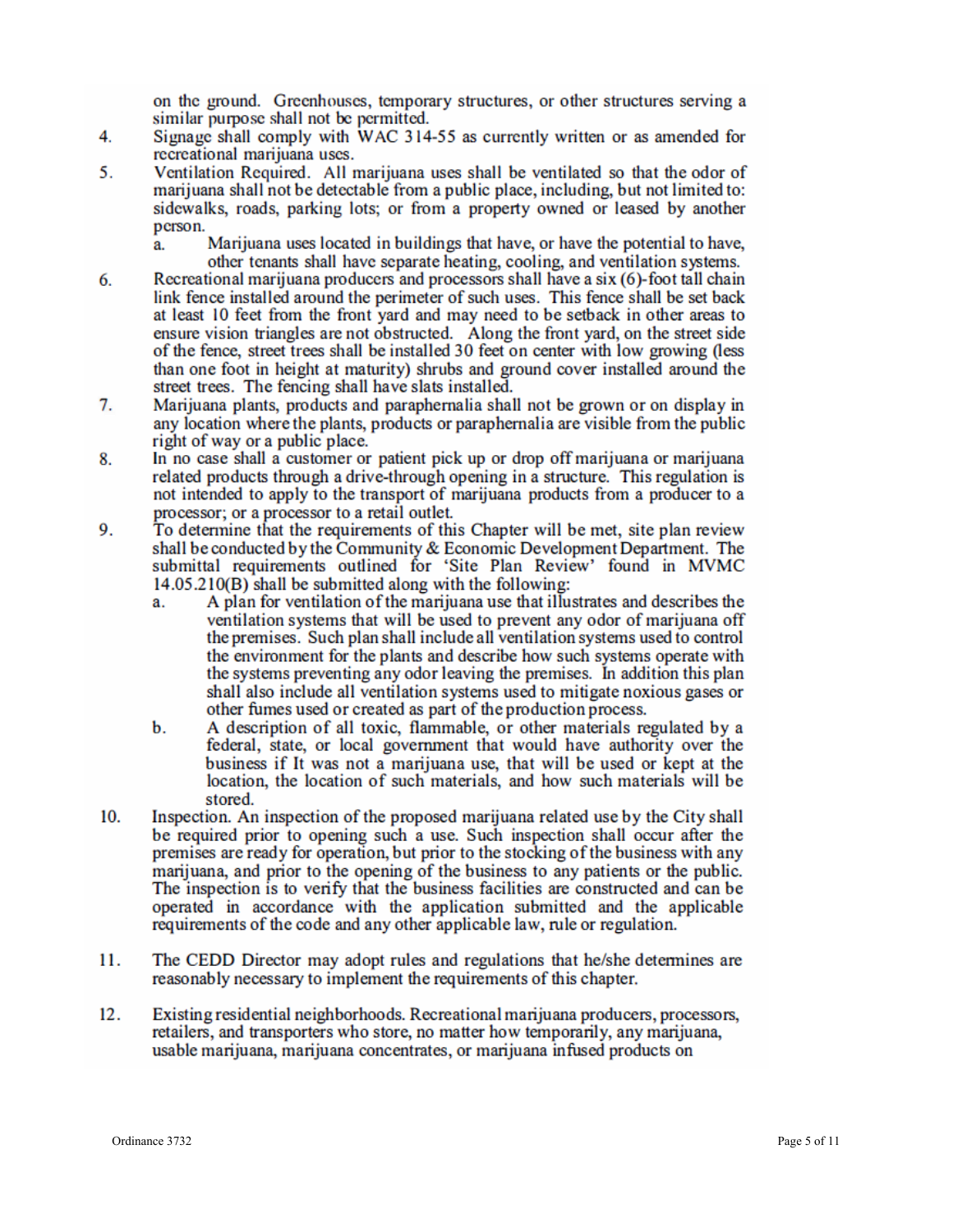premise including inside vehicles stored on their premise or who in any manner possesses marijuana, usable marijuana, marijuana concentrates, or marijuana infused products intended for commercial transportation except when engaged in travel directly from the shipping licensee to the receiving licensee, shall not be located within the boundaries of existing residential neighborhoods located in the C-L District determined and defined by the adoption of the City's zoning map attached hereto labeled as Exhibit A, and will be on file at the office of the City Clerk, covering such neighborhoods showing the geographical area and location of said neighborhoods. Such zoning map shall be, upon adoption of this ordinance, made a part of this ordinance, and said map, and all notations, references and other information shown thereon thereafter shall be as much a part of this ordinance as through all matters and information set forth on said map were fully described in this ordinance. Below is a general description of existing residential neighborhoods:

- Skagit County Assessor's parcel numbers P66113, P66115, P66117, a. P66118, P66120, P66121, P66122, P29528, P29532, P29534, P29536, all abutting Hollydale Acres Lane and commonly known as the Hollydale Acres Neighborhood.
- b. Skagit County Assessor's parcel numbers P28106, P28169, P28168, commonly known as Evergreen Mobile Park.
- Skagit County Assessor's parcel numbers P28649, P28648, P28647, c. P28653, commonly known as Mountain View Mobile Park.

If any conflict or inconsistency exists between the adopted zoning map attached hereto and the above text the adopted map shall govern. Rules on interpretation over map boundary lines shall be governed by MVMC 17.09.040.

13. Notwithstanding any provisions in the Mount Vernon Municipal Code to the contrary, recreational marijuana producers, processors, retailers, and transporters who store, no matter how temporarily, any marijuana, usable marijuana, marijuana concentrates, or marijuana infused products on premise including inside vehicles stored on their premise or who in any manner possesses marijuana, usable marijuana, marijuana concentrates, or marijuana infused products intended for commercial transportation except when engaged in travel directly from the shipping licensee to the receiving licensee shall be a permitted use only in the City's C-L district further subject to the regulations and controls set forth in this Chapter 17.56 MVMC. In the event of a conflict exists with other provisions of the Mount Vernon Municipal Code that could be interpreted to allow such uses elsewhere, it is the legislative intent of the City that this section shall control.

## B. That Section 8.08.040 of the Mount Vernon Municipal Code is hereby amended to read as follows:

#### 8.08.040 Nuisances specifically defined.

The following specific acts, omissions, places, conditions, and things are hereby declared to be nuisances:

The erecting, maintaining, using, placing, depositing, causing, allowing, leaving, or permitting to be or remain in or upon any private lot, building, structure, or premises, or in or upon any street, avenue, alley, park, parkway, or other public or private place in the city, of any one or more of the following places, conditions, things, or acts to the prejudice, danger, or annoyance of others: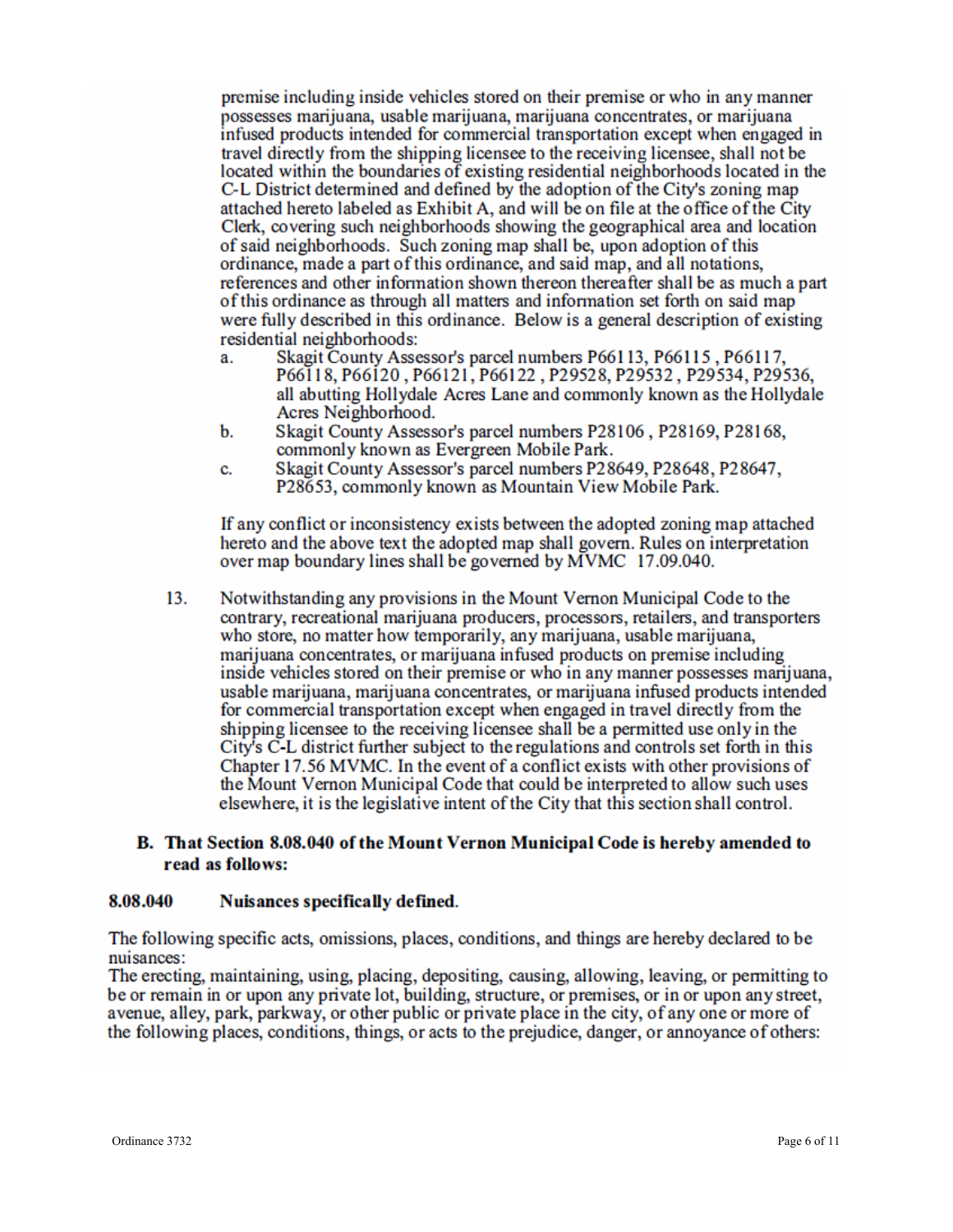Excavations or naturally occurring holes, including, but not limited to, sinkholes, А. privies, vaults, cesspools, sumps, pits, wells, or any other similar conditions, which are not secure and which constitute a concealed danger or other attractive nuisance.

The discharge of sewage, human excrement, or other wastes in any location or В. manner, except through systems approved for the conveyance of such to approved public or private disposal systems which are constructed and maintained in accordance with the provisions of the plumbing code, as adopted and amended by Chapter 15.04 MVMC, and all other adopted laws pertaining to such systems.

 $\mathbf{C}$ Filthy, littered, trash-covered, or overgrown premises or abutting street and alley rights-of-way for which a property owner is responsible, as defined in MVMC 8.08.030, to include, but not be limited to:

Accumulated human or animal wastes which are improperly handled, contained,  $\mathbf{1}$ or removed from the premises, including bones, meats, hides, skins, or any part of the animal, fish, or fowl.

 $\overline{2}$ Overgrown, uncultivated, or unkempt vegetation of any type, including, but not limited to, shrubs, brush, trees, weeds, blackberries, and grasses over one foot in height. Where erosion control issues or indigenous species are present or if the area is classified as a critical area or buffer, an exception or modification may be made to these requirements.

Inappropriate disposal or accumulation of vegetation waste, including, but not 3. limited to, grass clippings, cut brush, cut trees, and/or cut weeds.

An accumulation of garbage, litter, debris, rubble, hazardous waste, or blight, which includes, but is not limited to, improperly stored bottles, cans, paper, glass, plastic, cardboard, auto parts, tires, scrap metal, scrap wood, discarded or broken appliances, furniture, equipment, bicycles or parts thereof, barrels, boxes, crates, pallets, mattresses, clothing, household goods, construction materials, lumber, metal, improperly piled or stored firewood, or anything in which flies may breed or multiply, which provides harborage for rats or other vermin, or which may be a fire hazard.

All places used or maintained as dumps, junk yards, or automobile or machinery 5. disassembly vards or buildings, not licensed and/or located in an improper use zone, or which are operating outside of specific conditions set forth for the operation of such businesses.

Inoperable, abandoned, disassembled, or dilapidated appliances, machinery, or 6. vehicles. These provisions shall not apply to vehicle storage areas as defined in Chapter 10.24 MVMC.

The existence of any fences or other structures which are in a falling, decaved. D dilapidated, or unsafe condition.

Any unsightly, abandoned, or deteriorated building or structure; or any building Е. or structure constructed with inappropriate materials, or improperly fastened together or anchored against the forces of nature.

Any building or structure where construction was commenced and the building or F. structure was left unfinished for more than one year.

Burning or disposal of refuse, sawdust, or other material in such a manner as to G. cause or permit ashes, sawdust, soot, or cinders to be cast upon the streets or alleys of the city, or to cause or permit the smoke, ashes, soot, or gases arising from such burning to become annoying or to injure or endanger the health, comfort, or repose of said persons.

The erection or continuance of use of any building, room, or other place in the Ĥ. city for exercise of any trade, employment, or manufacture which, by emitting noxious exhausts, particulate matter, offensive odors, or other related annoyances, is discomforting, offensive, or detrimental to the health of individuals or of the public.

The conduct of a business which, by reason of the participation, encouragement, I. cooperation, or sufferance of the operator or his or her agent, becomes a place of, haven for, or is commonly the location of, breaches of the peace, lewd behavior, prostitution, or the illegal use or sale of drugs.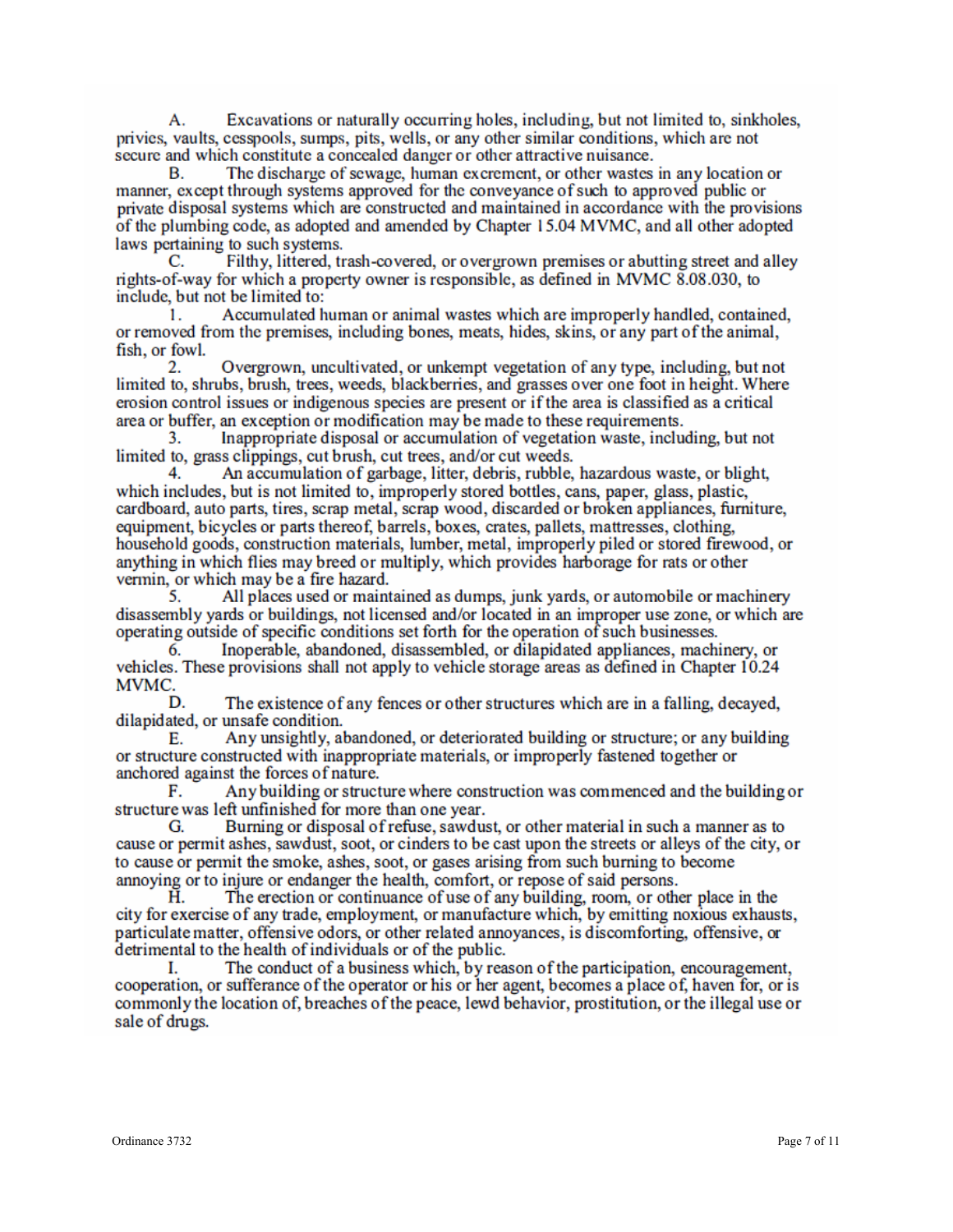J. The smell of marijuana when detectable from a public place, including, but not limited to: sidewalks, roads, parking lots; or from a property owned or leased by another person or entity shall constitute a nuisance under this chapter.

Effective July 1, 2016 collective marijuana gardens previously permitted by state Κ. law pursuant to Section 49 of 2SSB 5052 repealing state laws permitting collective marijuana gardens.

Medical marijuana cooperatives as defined in Section 26 of 2SSB 5052 adopted L. herein by this reference.

Recreational retailers, processors, and producers, and transporters not located М. within the City's Commercial-Limited Industrial District in compliance with the conditions set forth in Chapter 17.56.

## C. That section 17.72.130 of the Mount Vernon Municipal Code is hereby amended to read as follows:

### 17.72.130 Marijuana Uses Prohibited

- Only those marijuana uses identified as permitted in Chapter 17.56 shall be allowed in А. the City and only in the City's Commercial-Limited Industrial Zoning District subject to the conditions set forth in Chapter 17.56. Marijuana retail stores, producers, or processors, and transporters who store, no matter how temporarily, any marijuana, usable marijuana, marijuana concentrates, or marijuana infused products on premise including inside vehicles stored on their premise or who in any manner possesses marijuana, usable marijuana, marijuana concentrates, or marijuana infused products intended for commercial transportation except when engaged in travel directly from the shipping licensee to the receiving licensee, shall not be allowed in any other zoning district of the City and shall not be considered a permitted use, unclassified use, special use, or conditional use in any other zoning district within the City.
- В. Effective July 1, 2016 all collective marijuana gardens are prohibited in all zoning districts within the City.
- C. Medical Marijuana cooperatives defined in Section 26 of 2SSB 5052 adopted herein by this reference are prohibited in all zoning districts within the City.

**SECTION FIVE. Severability.** If any section, sentence, clause or phrase of this Ordinance should be held to be invalid or unconstitutional by a court of competent jurisdiction, such invalidity or unconstitutionality shall not affect the validity or constitutionality of any other section, sentence, clause or phrase of this ordinance.

**SECTION SIX. Savings Clause.** All previous ordinances which may be repealed in part or their entirety by this ordinance, shall remain in full force and effect until the effective date of this ordinance.

**SECTION SEVEN**. **Effective Date and Declaration of Emergency.** The City Council hereby declares that an emergency exists necessitating that this Ordinance take effect immediately upon passage by a majority plus one of the whole membership of the Council, and that the same is not subject to a referendum. Without an immediate interim regulation on the City's acceptance of business licenses, building applications, permits or other types of land use/development permits/approvals, such applications could become vested under regulations subject to change by the City in this comprehensive review and regulation amendment/adoption process. This Ordinance will not affect any existing rights, or any vested applications previously submitted to the City. This Ordinance, including but not limited to the interim controls, zoning, and regulations contained within and all attachments shall be effective for a six month period of time (unless renewed or extended subsequent to an additional public hearing and findings as required by law) or when the City's comprehensive review and possible amendment/adoption of regulations have been completed repealing the interim regulations and controls,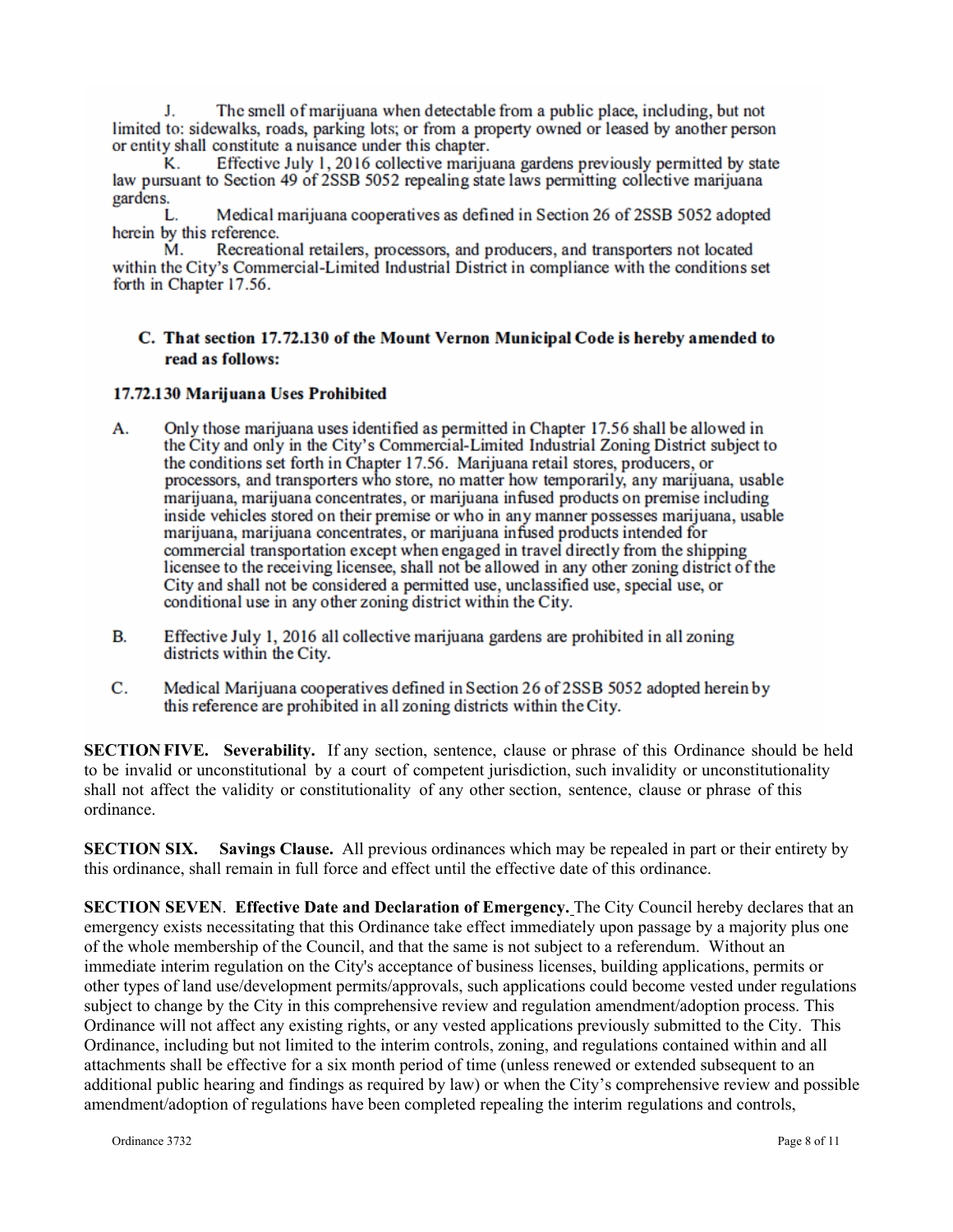whichever is sooner. The City Council shall make this decision to terminate the interim controls and regulations by ordinance, and termination shall not otherwise be presumed to have occurred. The City shall hold all necessary public hearings and adopt new findings as required under RCW 35A.63.220 and RCW 36.70A.390 if necessary and justified to continue the imposition of the interim regulations until the City's review has been completed.

**SECTION EIGHT. Ordinance to be Transmitted to Department**. Pursuant to RCW 36.70A.106, this Interim Ordinance shall be transmitted to the Washington State Department of Commerce as required by law.

PASSED AND ADOPTED this 8<sup>th</sup> day of November, 2017.

**SIGNED AND APPROVED** this day of \_\_\_\_\_\_\_\_\_\_\_, 2017.

 $\mathcal{L}_\text{max}$ Doug Volesky, Finance Director

 $\mathcal{L}_\text{max}$ 

Jill Boudreau, Mayor

Approved as to form:

Kevin Rogerson, City Attorney

Published \_\_\_\_\_\_\_\_\_\_\_\_\_\_\_\_\_\_\_\_\_\_\_\_\_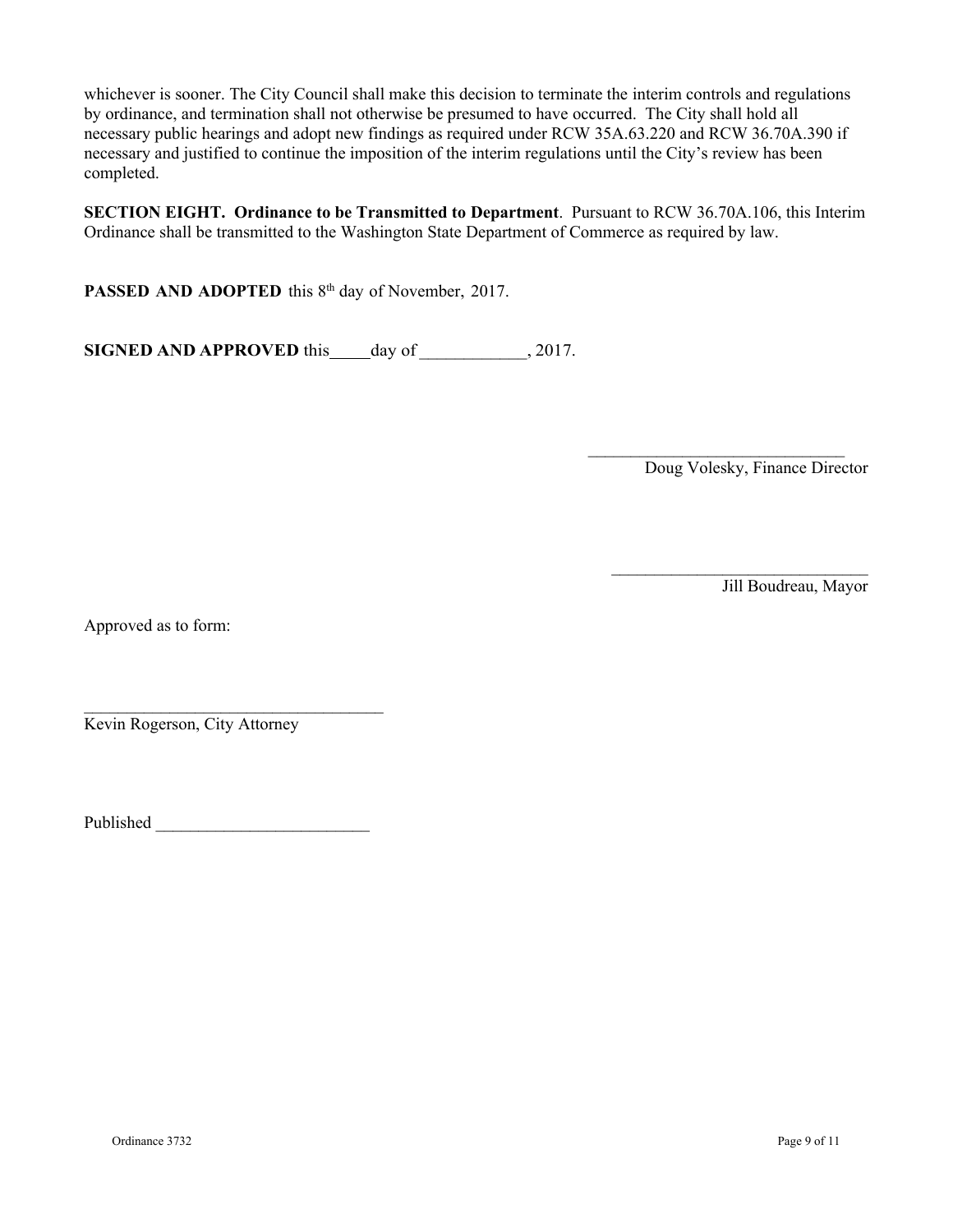# **EXHIBIT A WORK PROGRAM**

| <b>MILESTONES</b>                                  | <b>DESCRIPTION</b>                                                                                                                                               | <b>TIMING</b>                                          | <b>STATUS</b>                       |
|----------------------------------------------------|------------------------------------------------------------------------------------------------------------------------------------------------------------------|--------------------------------------------------------|-------------------------------------|
| <b>Planning Commission</b><br>Guidance             | Present to the Commission background<br>information and regulation options. Request<br>Commission input with regard to refining<br>regulatory options and goals. | November 7, 2017                                       | Complete                            |
| <b>SEPA Analysis</b>                               | Development Services staff to compile the<br>data necessary and then complete a SEPA<br>checklist for a non-project action.                                      | September 2017 to<br>October 5, 2017                   | Complete                            |
| <b>SEPA Process</b>                                | Development Services staff to complete the<br>process necessary to comply with the SEPA<br>process.                                                              | DNS issued on<br>October 26, 2017                      | Complete on<br>November 20,<br>2017 |
| <b>Commerce Review</b>                             | Draft regulations remitted to the WA State<br>Department of Commerce to commence<br>their required review.                                                       | Letter from<br>Commerce<br>received on May<br>15, 2017 | Complete                            |
| <b>Public Noticing</b>                             | Public hearing notices distributed,<br>published, and placed on the City's website                                                                               | Public Hearing<br>Notices Published<br>10.30.2017      | Complete                            |
| <b>City Council Updates</b><br>and Involvement     | Throughout the process the City Council<br>will receive updates and will be asked to<br>provide recommendations.                                                 | November 15,<br>2017                                   | Pending                             |
| Public Hearing(s)<br>before Planning<br>Commission | Open record public hearing(s) before the<br>Planning Commission for them to make<br>recommendation(s) to the City Council.                                       | November 21,<br>2017                                   | Pending                             |
| Public Hearing(s)<br>before City Council           | Open record public hearing(s) before the<br>City Council for them to make final<br>$decision(s)$ on the new development<br>regulations.                          | December 13,<br>2017                                   | Pending                             |